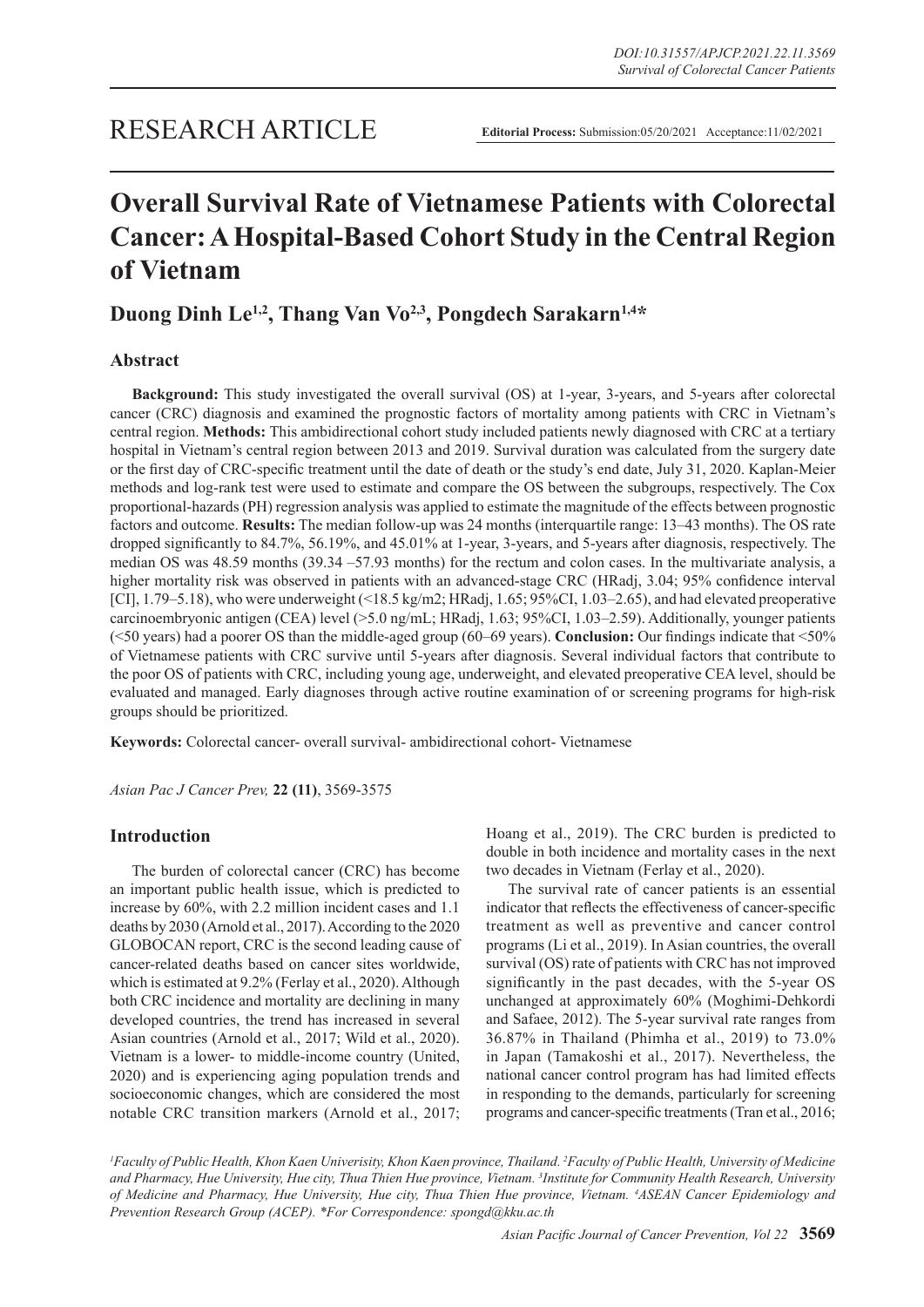#### *Duong Le Dinh et al*

Hoang et al., 2019; Pham et al., 2019). Many factors contribute to the limitation of cancer epidemiology and survival data, including the lack of surveillance data and the poor quality of cancer survival statistics (Rao et al., 2010; Shin et al., 2012; Hong et al., 2018). To date, the survival rate of CRC has been almost underestimated in Vietnam, and our work is expected to contribute novel knowledge of CRC survival scientific evidence. This study investigated the OS at 1-year, 3-years, and 5-years after diagnosis of CRC and examined the prognostic factors of mortality among Vietnamese patients with CRC in the central region of Vietnam.

# **Materials and Methods**

## *Study design*

This was an ambidirectional cohort study. The initial phase was a retrospective study using a hospital-based cohort from 2013 to 2019. The next phase was a prospective study of the cohort, wherein the identified CRC cases were followed up until the date of death or the study's end date, July 31, 2020. Survival duration was calculated from the surgery date or the first day of CRC-specific treatment until the date of death or the study's end date. The vital event status of CRC cases was confirmed from the local community health center where the patients were mostly managed through the national noncommunicable disease program.

#### *Setting*

This research was implemented in Hue Central Hospital (HCH), a tertiary hospital, established as the highest-level referral hospital for 14 provinces in the central region of Vietnam. The oncology center of HCH is responsible for providing cancer-specific treatment therapies, training, and medical technology implementation of other medical facilities in this area (Hue Central Hospital, 2020). HCH is located in Thua Thien Hue province in the North Central Coast region with a reported population of 1.13 million people in 2019 (General Statistics Office of Vietnam, 2020).

#### *Participants*

In the beginning, participants with newly diagnosed CRC were selected based on a hospital cohort from January 1, 2013 to December 31, 2019. A total of 639 residential cases were initially diagnosed at baseline and evaluated using the patients' medical records. In the initial screening, 28 cases were excluded because of other concurrent malignant diseases at enrollment, they were prisoners, or were aged <18 years. Then, 611 confirmed cases were followed up until the date of death or the study's end date. In our study, 12.2% of cases were withdrawn during the survival analysis, including loss to follow-up (65), emigration (4), and missing data on the exact date of death (6). The eligible participants are shown in Figure 1.

#### *Measurements*

The patients' medical record was the primary source of data to collect their baseline characteristics, such as age and sex; clinical characteristics, such as tumor sites; height and weight; preoperative serum carcinoembryonic antigen (CEA) level; and comorbidities, including hypertension, diabetes, and cardiovascular diseases. In this study, CRC staging was classified using the American Joint Committee on Cancer TNM system, seventh edition (2010) (Stephen et al., 2010), which is based on the characteristics of the tumor (T), nodes (N), and metastasis (M). Body mass index (BMI) was calculated based on the patients' height and weight at the first hospital admission and using the Asian-Pacific classification criteria for BMI grouping (World Health Organization–Regional Office for the Western Pacific, 2000).

The patients' status was confirmed by the healthcare staff of the local community health center at their residence. In the survival analysis, the outcome was classified into event data as a death case and censored data as alive at the end of the study.

#### *Statistical analysis*

CRC patients' demographic and clinical characteristics are presented as mean, standard deviation or median, and interquartile range (IQR) for continuous variables and number and percentage for categorical variables. The Kaplan-Meier estimate was used to depict the OS at 1-, 3-, and 5-year intervals after CRC diagnosis. The median OS with 95% confidence interval (CI) was used to present the survival duration, and the log-rank test was used to compare the OS between subgroups. The Cox proportional-hazards (PH) regression analysis was applied to estimate the magnitude of the effects between prognostic factors and outcome. Only the cases with complete information were selected for the multivariate analysis. The PH assumption was tested using the Schoenfeld residual test. P-values < 0.05 were considered statistically significant.

## **Results**

## *Baseline characteristics of patients with colorectal cancer*

Table 1 presents the participants' baseline characteristics. The median age was 64 years (IQR: 52–76 years). There was an almost equal percentage between subgroups with respect to several factors: tumor sites, residence, and preoperative CEA level. The median preoperative CEA level was 5.15 ng/mL (IQR: 2.77–13.10). Comorbidities were concurrently observed in 35.63% of patients. Half of the patients had a normal weight, and nearly one-fourth of patients were underweight at enrollment. The median BMI was 20.46 kg/m<sup>2</sup>, and the IQR was 18.37 to 22.43 kg/m<sup>2</sup> . Surgical resection was the most CRC-specific treatment modality, accounting for 85.07%, whereas chemotherapy and radiotherapy were slightly over 50% and 20%, respectively. Among the available TNM stage classifications, advanced stage  $(III + IV)$  was observed in 34.33% of cases.

#### *Overall survival rate and median survival duration*

Table 2 shows the OS according to the time of diagnosis and tumor location. The median follow-up time was 24 months, with an IQR of 13 to 43 months. The OS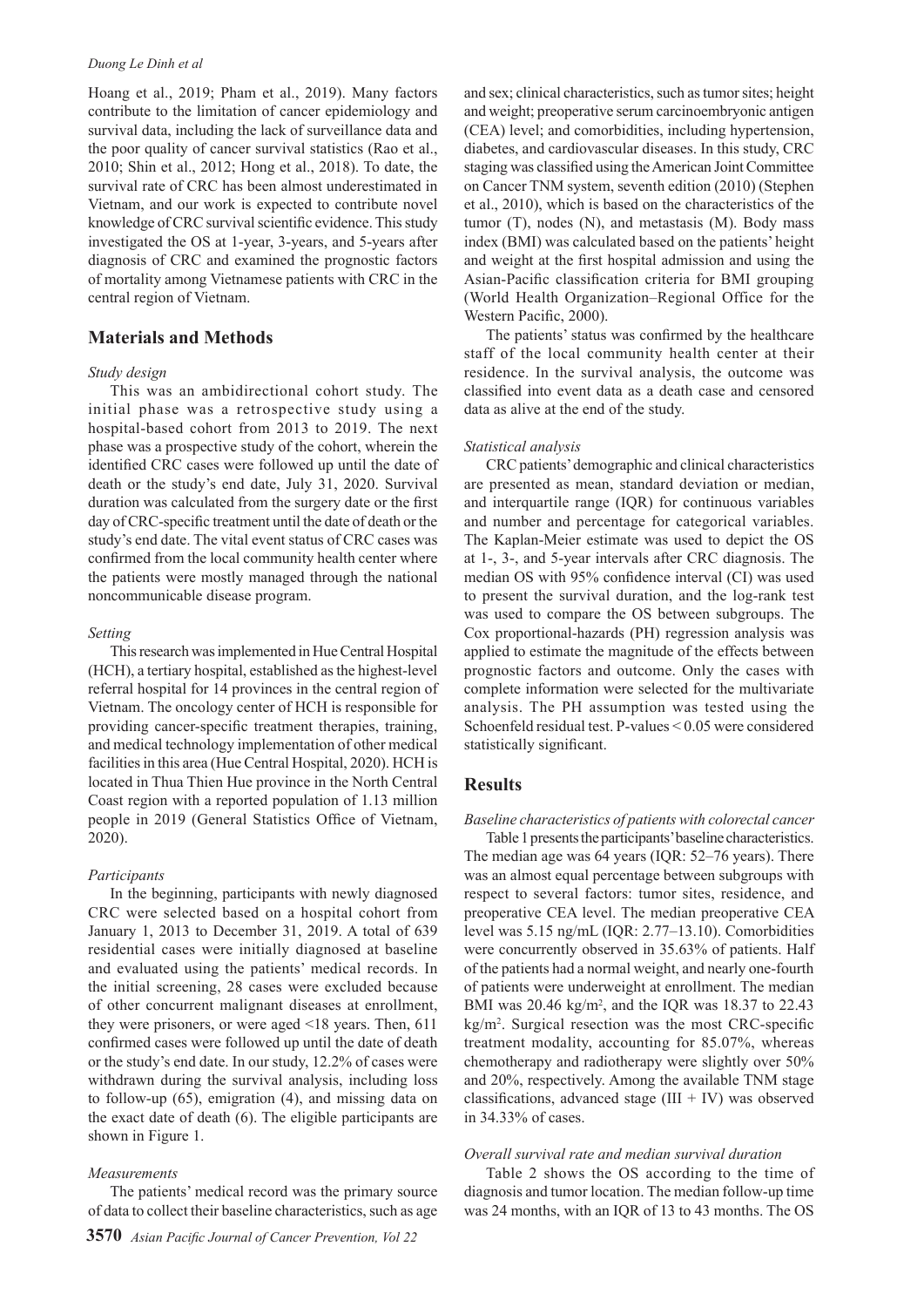Table 1. Baseline Characteristics of Colorectal Cancer Patients

| Characteristics                           | Number | Percentage<br>$(\%)$ |
|-------------------------------------------|--------|----------------------|
| Age groups (years)                        |        |                      |
| < 50                                      | 112    | 20.9                 |
| $50 - 59$                                 | 103    | 19.22                |
| $60 - 69$                                 | 124    | 23.13                |
| $70 - 79$                                 | 109    | 20.34                |
| $\geq 80$                                 | 88     | 16.42                |
| Gender                                    |        |                      |
| Male                                      | 295    | 55.04                |
| Female                                    | 241    | 44.96                |
| Residence                                 |        |                      |
| Urban                                     | 239    | 44.59                |
| Rural/mountainous                         | 297    | 55.41                |
| Comorbidities                             |        |                      |
| Hypertension                              | 153    | 28.54                |
| <b>Diabetes</b>                           | 60     | 11.19                |
| Cardiovascular diseases                   | 41     | 7.65                 |
| <b>BMI</b> groups                         |        |                      |
| Underweight $(<18.5 \text{ kg/m}^2)$      | 131    | 24.44                |
| Normal (18.5 - < 23.0 kg/m <sup>2</sup> ) | 266    | 49.63                |
| Overweight $(23.0 - 5.0 \text{ kg/m}^2)$  | 52     | 9.70                 |
| Obesity $(25 \text{ kg/m}^2)$             | 41     | 7.65                 |
| Unknown                                   | 46     | 8.58                 |
| Tumor sites                               |        |                      |
| Colon                                     | 278    | 51.87                |
| Rectum                                    | 258    | 48.13                |
| Disease stages                            |        |                      |
| Stage I                                   | 32     | 5.97                 |
| Stage II                                  | 111    | 20.71                |
| Stage III                                 | 114    | 21.27                |
| Stage IV                                  | 70     | 13.06                |
| Unknown stage                             | 209    | 38.99                |
| Preoperative CEA level                    |        |                      |
| Non elevated ( $\leq$ 5ng/ml)             | 197    | 36.75                |
| Elevated (>5 ng/ml)                       | 207    | 38.62                |
| Unknown                                   | 132    | 24.63                |
| Treatment modalities                      |        |                      |
| SR only                                   | 191    | 35.63                |
| $SR + CT$ or $RT$                         | 195    | 36.38                |
| $SR + CT + RT$                            | 70     | 13.06                |
| CT/RT without SR                          | 36     | 6.72                 |
| Not at all                                | 44     | 8.21                 |

IQR, interquartile range; BMI, body mass index; CEA, Preoperative serum carcino-embryonic antigen; SR, surgical resection; CT, chemotherapy; RT, radiotherapy.

rate dropped significantly from 84.7% at 1 year to 45.01% at 5 years after diagnosis, and no significant difference was observed between the colon and rectal cancer cases. The median survival duration was 48.59 months for overall CRC, ranging from 39.34 to 57.93 months for colon and rectal cancers, respectively.

## *Prognostics factors of overall survival in patients with colorectal cancer*

Table 3 shows the bivariate analysis of prognostic factors and the mortality rate of CRC cases. The OS was significantly different between age groups, disease stages, BMI groups, preoperative CEA levels, and treatment modalities. Nevertheless, sex, comorbidities, tumor sites, and residence had no statistically significant differences in OS.

Table 4 provides the multivariate analysis using the Cox PH regression analysis in a sample of 232 cases. Overall, age group, disease stage, BMI group, and preoperative CEA level were significantly associated with the OS of patients with CRC after adjusting for sex, comorbidities, and treatment modalities. Patients with advanced stage cancers had 3.04 times (HRadj: 3.04; 95%CI: 1.79–5.18) higher risk of mortality rate than those with early stage cancers. Middle-age groups (aged 60–69 years) were found to have a lower risk of death (HRadj, 0.47; 95%CI, 0.24–0.91) than the youngest age group (aged <50 years). In addition, CRC patients who were underweight (BMI <18.5 kg/m<sup>2</sup>) and had an elevated preoperative CEA level had a higher mortality risk at 1.65 and 1.63 times, respectively.

# **Discussion**

Worldwide, the incidence of CRC continues to rise (Rawla et al., 2019), and the trend patterns of the disease correlate with the present human development levels, which may reflect the adoption of more Western lifestyles (Arnold et al., 2017). In 2020, more than one in two new CRC cases occurred in Asian countries (Ferlay et al., 2020). In this study, we focused on the OS rate based on the limited quality of mortality data; in particular, the cause of death in our nation (Hong et al., 2018; Pham et al., 2019).

The results of this study indicated that a reduction in the OS rate was apparent in Vietnamese patients with CRC. The OS declined significantly by approximately 40% from 84.7% at 1 year to 45.01% at 5 years after diagnosis. In our samples, the 5-year OS of colon cancer patients was 49.6% compared to 38.91% of rectal cancer patients, and no significant difference was found between the tumor sites (Table 2). Survival rates were studied previously (Coleman et al., 2011), with the 5-year survival rate at 16% in Ghana (Agyemang-Yeboah et al., 2018), 44% in Spain, 43.8% in Martinique (France) (Joachim et al., 2019), 63.5% in Brazil (Aguiar et al., 2020), and 66.6% in the United States (Siegel et al., 2017). This variation was observed within a region, that is, the 5-year survival rate in Eastern Mediterranean countries was 57.26% (50.43%–64.10%), which varied from 29.5% in Libya to 95% in Lebanon (Nikbakht et al., 2020). We found that the 5-year OS of Vietnamese patients with CRC was approximately 60% lower than those in Asian countries (Moghimi-Dehkordi and Safaee, 2012). Our findings are equivalent to those of neighboring countries, such as Thailand (Phimha et al., 2019; Kittrongsiri et al., 2020), Malaysia (Magaji et al., 2017), and Brunei (Leong et

*Asian Pacific Journal of Cancer Prevention, Vol 22* **3571**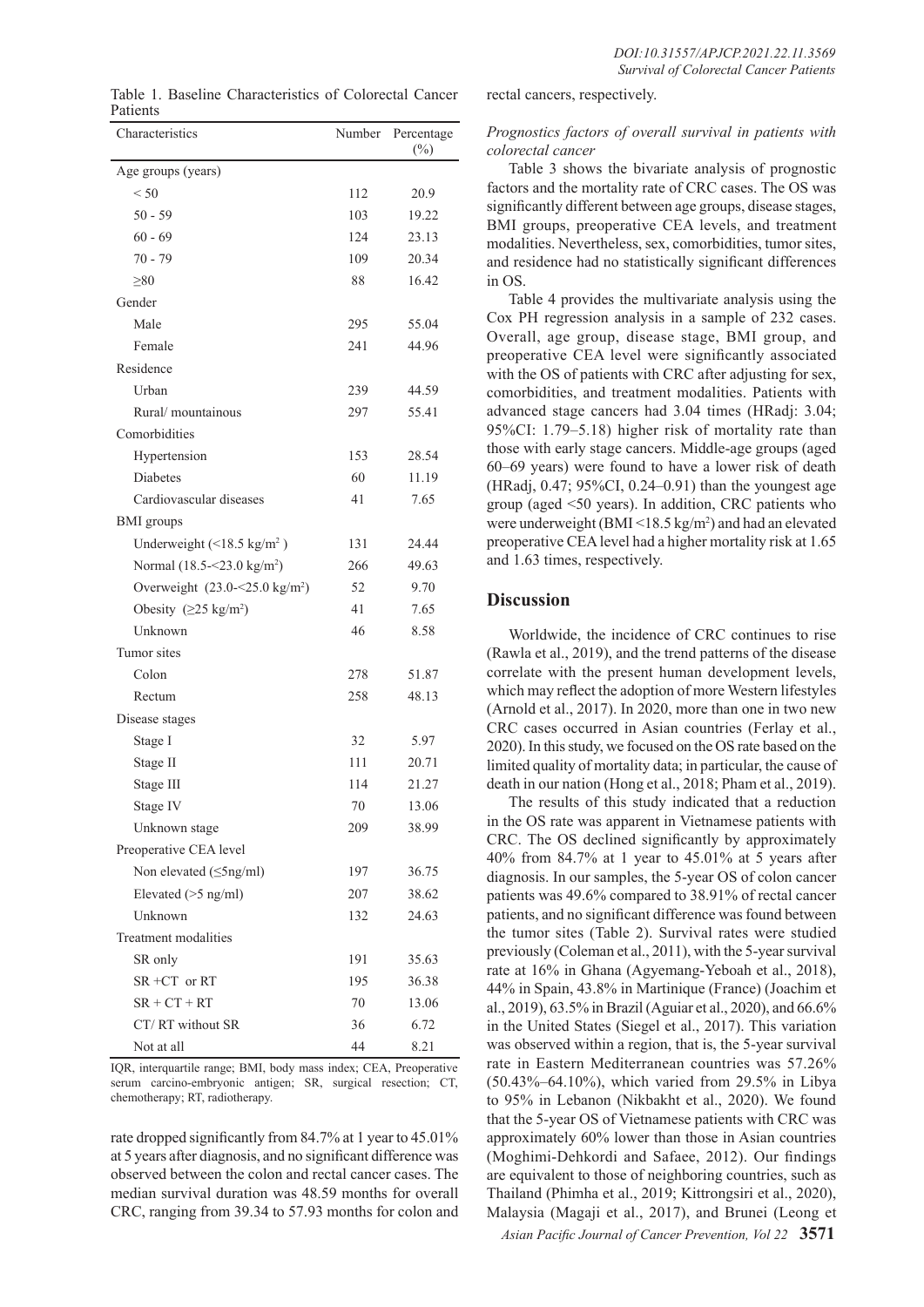# *Duong Le Dinh et al*

Table 2. Overall Survival Rate and Median Survival duration of CRC Patients

| Tumor location    |                   | Overall survival rate, $\%$ (95%CIs) | Median survival duration (95%CIs) |                   |
|-------------------|-------------------|--------------------------------------|-----------------------------------|-------------------|
|                   | l-year            | 3-year                               | 5-year                            |                   |
| Colorectal cancer | 84.7              | 56.19                                | 45.01                             | 48.59             |
| $(n=536)$         | $(81.34 - 87.50)$ | $(51.24 - 60.84)$                    | $(39.43 - 50.42)$                 | $(37.34 - 63.47)$ |
| Colon cancer      | 83.67             | 58.84                                | 49.6                              | 57.93             |
| $(n=278)$         | $(78.75 - 87.54)$ | $(52.15-64.91)$                      | $(42.13 - 56.61)$                 | $(42.66 - NA)$    |
| Rectal cancer     | 85.8              | 52.78                                | 38.91                             | 39.34             |
| $(n=258)$         | $(80.85 - 89.55)$ | $(45.24 - 59.76)$                    | $(30.49 - 47.23)$                 | $(33.44 - 49.44)$ |

CIs, confidence interval; NA, not applicable

| Table 3. Univariate Analysis of Baseline Characteristics and Survival of Colorectal Cancer Patients |  |  |  |  |  |  |
|-----------------------------------------------------------------------------------------------------|--|--|--|--|--|--|
|-----------------------------------------------------------------------------------------------------|--|--|--|--|--|--|

| Factors                        | Total  | Death          | Events/1000 months | Median OS (months)       | Crude HR (95%CI)    | p-value* |
|--------------------------------|--------|----------------|--------------------|--------------------------|---------------------|----------|
| Age groups (years)             |        |                |                    |                          |                     | < 0.001  |
| < 50                           | 112    | 48             | 12.68              | 56.56                    | ref                 |          |
| $50 - 59$                      | 103    | 33             | 10.65              | 68.56                    | $0.81(0.52-1.26)$   |          |
| $60 - 69$                      | 124    | 39             | 9.90               | 68.85                    | $0.78(0.51-1.19)$   |          |
| $70 - 79$                      | 109    | 61             | 18.51              | 34.39                    | $1.43(0.98-2.09)$   |          |
| $\geq 80$                      | $88\,$ | 49             | 20.5               | 25.84                    | $1.57(1.05-2.34)$   |          |
| Gender                         |        |                |                    |                          |                     | 0.563    |
| Female                         | 241    | 108            | 14.53              | 49.21                    | ref                 |          |
| Male                           | 295    | 122            | 13.45              | 47.73                    | $0.93(0.72 - 1.20)$ |          |
| Comorbidities                  |        |                |                    |                          |                     | 0.851    |
| $\rm No$                       | 345    | 154            | 14.06              | 47.74                    | ref                 |          |
| Yes                            | 191    | 79             | 13.7               | 55.25                    | $0.97(0.74 - 1.28)$ |          |
| Tumor sites                    |        |                |                    |                          |                     | 0.313    |
| Colon                          | 278    | 117            | 12.86              | 57.93                    | ref                 |          |
| Rectum                         | 258    | 113            | 15.25              | 37.87                    | $1.14(0.88-1.48)$   |          |
| Residence                      |        |                |                    |                          |                     | 0.98     |
| Urban                          | 341    | 144            | 13.87              | 49.21                    | ref                 |          |
| Rural/mountainous              | 195    | 86             | 13.97              | 47.74                    | $1.003(0.77-1.31)$  |          |
| <b>TNM Stages</b>              |        |                |                    |                          |                     | < 0.001  |
| Stage I                        | 32     | $\overline{4}$ | 3.20               | $\overline{\phantom{a}}$ | ref                 |          |
| Stage II                       | 111    | 26             | 7.50               |                          | $2.25(0.79-6.46)$   |          |
| Stage III                      | 114    | 41             | 11.90              | 49.21                    | $3.60(1.29-10.07)$  |          |
| Stage IV                       | $70\,$ | 53             | 39.10              | 16.95                    | 11.88 (4.29-32.89)  |          |
| Unknown stage                  | 209    | 109            | 15.10              | 40.23                    | $4.77(1.76-12.94)$  |          |
| BMI group (n=490)              |        |                |                    |                          |                     | 0.002    |
| Normal                         | 266    | 103            | 12.86              | 48.59                    | ref                 |          |
| Overweight                     | 52     | 11             | 6.61               | $\rm NA$                 | $0.53(0.29-0.1.03)$ |          |
| Obesity                        | 41     | 21             | 20.28              | 31.44                    | $1.53(0.96-2.45)$   |          |
| Underweight                    | 131    | 73             | 18.30              | 34.79                    | $1.48(1.10-2.00)$   |          |
| Preoperative CEA level (n=404) |        |                |                    |                          |                     | 0.001    |
| Non elevated                   | 197    | 71             | 9.60               | 80.95                    | ref                 |          |
| Elevated                       | 207    | 101            | 16.71              | 34.39                    | $1.70(1.25-2.31)$   |          |
| Treatment modalities           |        |                |                    |                          |                     |          |
| SR only                        | 191    | 72             | 10.70              | 83.93                    | ref                 | < 0.001  |
| SR +CT or RT                   | 195    | 84             | 13.96              | 49.44                    | $1.24(0.90-1.70)$   |          |
| $SR + CT + RT$                 | $70\,$ | 28             | 14.33              | 42.66                    | $1.20(0.78-1.87)$   |          |
| CT/RT without SR               | 36     | 18             | 24.43              | 31.15                    | $2.07(1.13-3.48)$   |          |
| Not at all                     | 44     | $28\,$         | 26.13              | 21.31                    | $2.34(1.51-3.62)$   |          |

HR, hazard ratio; ref, reference group; NA, not applicable; SR, surgical resection; CT,chemotherapy; RT, radiotherapy; \*Log-rank test.

**3572** *Asian Pacific Journal of Cancer Prevention, Vol 22*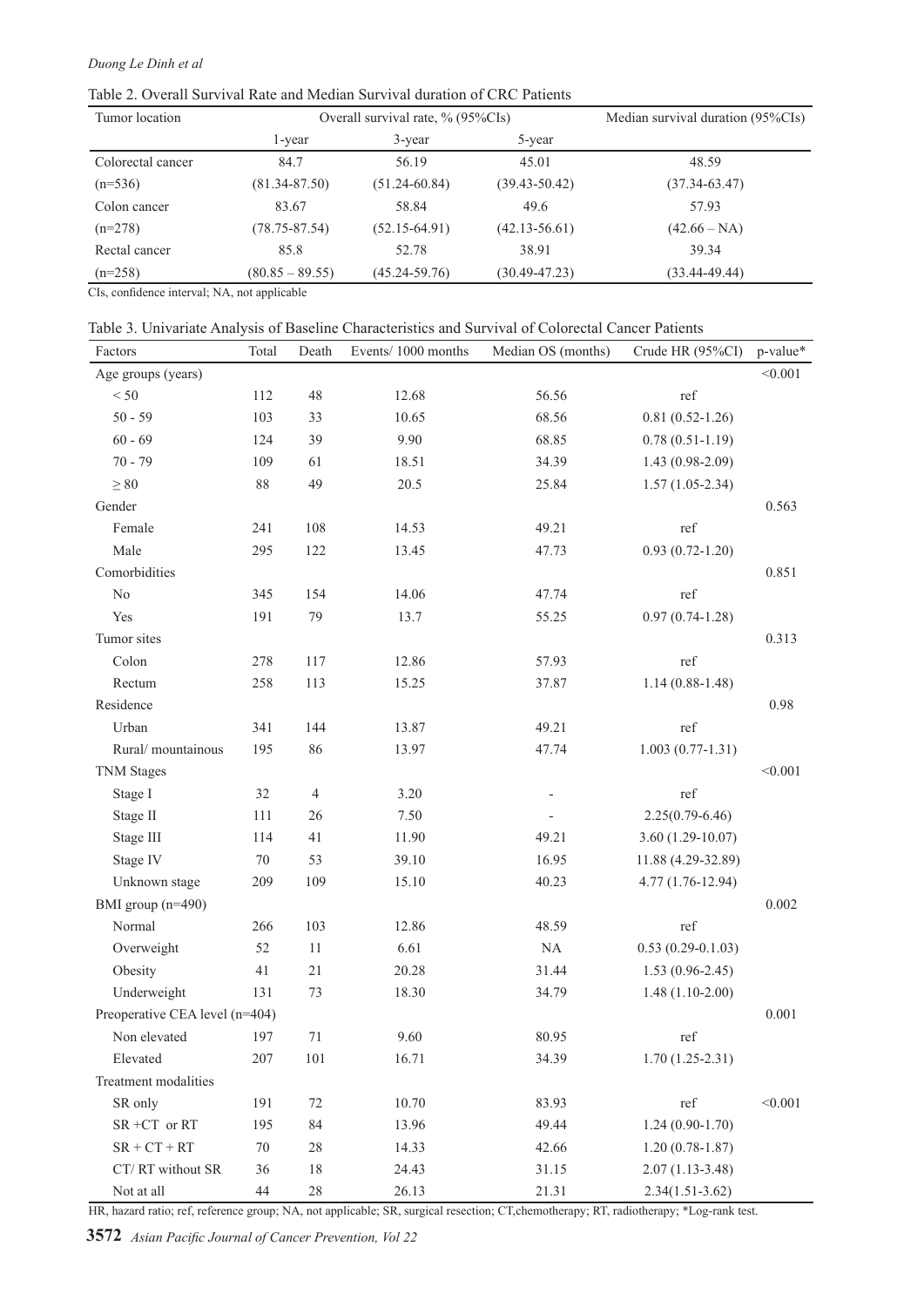| Factors                 | Adjusted HR $*$ (95% CI) | p       | Test proportional assumption |                  |       |
|-------------------------|--------------------------|---------|------------------------------|------------------|-------|
|                         |                          |         | Rho                          | Chi <sub>2</sub> | p     |
| Age groups (years)      |                          |         |                              |                  |       |
| < 50                    | ref                      |         |                              |                  |       |
| 50-59                   | $0.99(0.55-1.79)$        | 0.969   | 0.001                        | $\Omega$         | 0.993 |
| 60-69                   | $0.47(0.24-0.91)$        | 0.025   | $-0.168$                     | 2.6              | 0.107 |
| $\geq 70$               | $1.23(0.68-2.23)$        | 0.484   | $-0.037$                     | 0.12             | 0.726 |
| Stage groups            |                          |         |                              |                  |       |
| $I + II$ (early stage)  | ref                      |         |                              |                  |       |
| III+IV (advanced stage) | $3.04(1.79-5.18)$        | < 0.001 | 0.011                        | 0.01             | 0.913 |
| <b>BMI</b> groups       |                          |         |                              |                  |       |
| Normal                  | ref                      |         |                              |                  |       |
| Overweight              | $1.04(0.43-2.49)$        | 0.953   | $-0.104$                     | 1                | 0.317 |
| Obesity                 | $1.48(0.65-3.32)$        | 0.355   | $-0.01$                      | 0.01             | 0.924 |
| Underweight             | $1.65(1.03-2.65)$        | 0.037   | $-0.04$                      | 0.16             | 0.693 |
| Preoperative CEA level  |                          |         |                              |                  |       |
| Non elevated            | ref                      |         |                              |                  |       |
| Elevated                | $1.63(1.03 - 2.59)$      | 0.038   | $-0.094$                     | 0.82             | 0.365 |

\*) Adjusted for tumor sites, treatment modalities, sex, and comorbidities. Harrell's C= 0.7102, global test =0.2839. Multivariate analysis was performed in 232 samples.

al., 2020). In the literature, the survival rate can reflect the quality of healthcare services, such as an accurate diagnosis, effective management, and treatment of cancer patients (Coleman et al., 2011). In this study, the median follow-up duration was 24 months, from 7 days to 90 months. In general, half of the CRC patients survived after 48 months (median OS, 48.59; 95%CI, 37.34–63.47), which was comparable to the median OS of Malaysian citizens (42.00 months, 95%CI: 35.42–48.58) (Magaji et al., 2017), but lower than that in Brunei (57.0 months, 95% CI: 42.4–79.9) (Leong et al., 2020).

In terms of prognostic factors of the mortality rate of CRC patients, the disease stage is consistently considered an independent risk factor of mortality in the literature (Maringe et al., 2013; Wild CP et al., 2020). In our results, cancer patients in an advanced stage (stage III + IV, 34.33%) had a higher mortality rate than those in the early stage (26.68%) (Table 1). Although a high number of patients were found without a disease stage (39%), this rate is comparable with other studies in neighboring countries (Magaji et al., 2017; Phimha et al., 2019). In this study, the disease stage was observed to be statistically significant in bivariate and multivariate analyses. The 5-year OS of patients with an early diagnosis was 70.6% (95%CI: 58.6–78.8) compared to 31.9% (95%CI: 22.6–41.6) in the advanced stage. In addition, CRC patients with an advanced stage had a 3.04 times increased risk of mortality (HR, 3.04 [1.79–5.18]) (Table 4), which are similar to those of previous studies (Yuan et al., 2013; Magaji et al., 2017; Phimha et al., 2019).



Figure 1. The Eligible Participants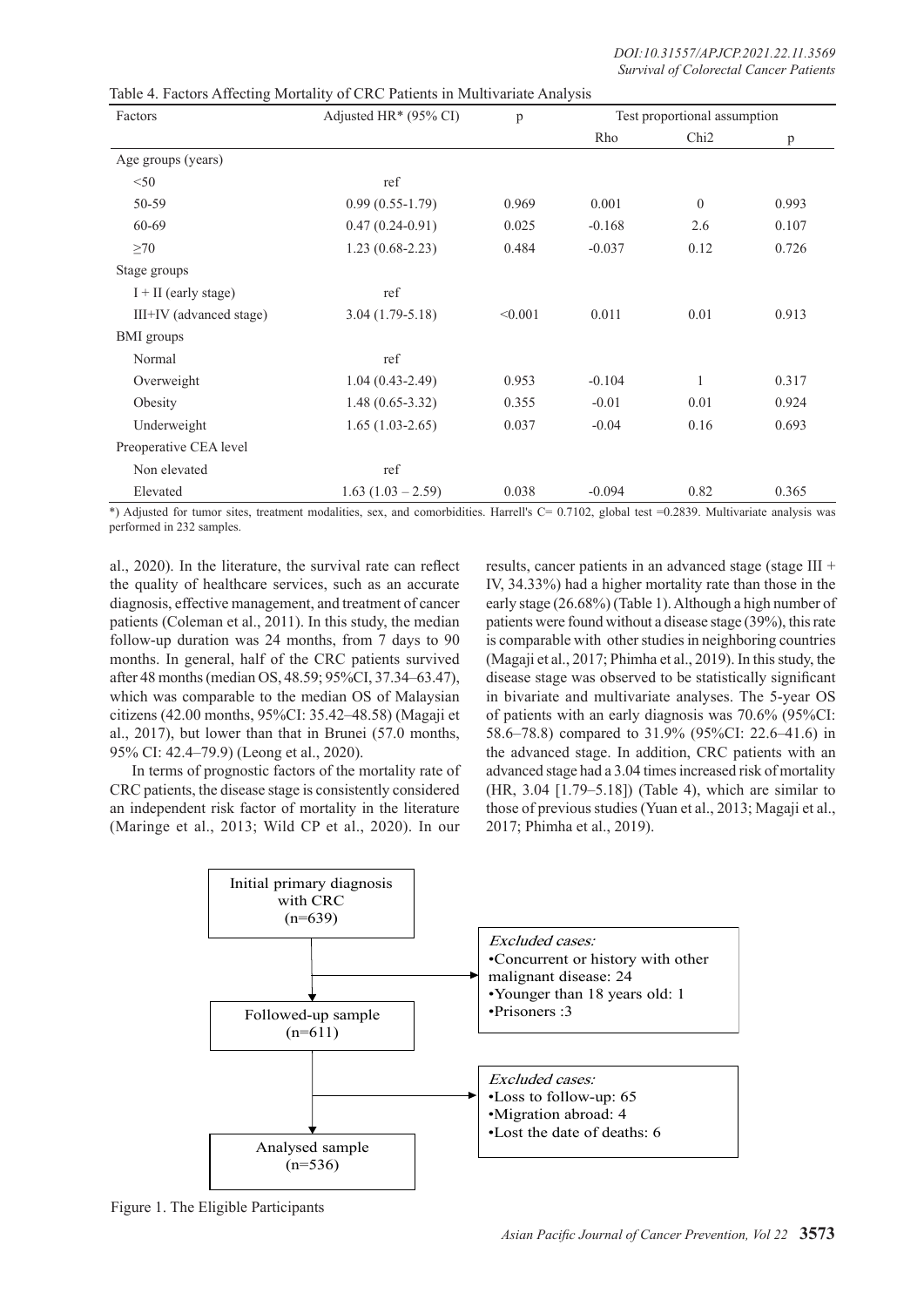The relationship between age at diagnosis and outcome of CRC patients has been consistently reported in many previous studies (Van et al., 2015; Sharkas et al., 2017; Gabriel et al., 2018; Kittrongsiri et al., 2020; Leong et al., 2020). Currently, the aging population trend is occurring worldwide, including Vietnam. In our sample, approximately 60% of patients were older  $(\geq 60 \text{ years})$ , and a lower median OS was reported in the older group, particularly those aged ≥70 years. Older patients had an obviously increased mortality risk; however, a slightly higher rate of poor outcome was also observed in younger patients (Table 3). Several studies have shown that young patients with CRC are diagnosed late and show poor pathology (Chou et al., 2011; Berut et al., 2013). In this study, we found that the middle-aged group (aged 60–69 years) had a lower risk of mortality than the younger age group (aged <50 years) (HR, 0.47; 95%CI, 0.24–0.91). These results are similar to those of other studies in China: the 5-year survival differed between age groups and younger patients had a slightly lower OS than those aged 60–74 years (Yuan et al., 2013).

Our findings showed that half of the cases had a normal weight  $(18.5 \text{ to } \leq 23.0 \text{ kg/m}^2)$  at baseline. The OS was significantly different between the BMI groups (Table 3), and the median OS was 48.59, 31.44, and 34.79 for the normal, obese, and underweight groups, respectively. In the multivariate analysis, a poor effect of BMI was statistically significantly different on the OS of the underweight group (HR, 1.65; 95%CI, 1.03–2.65). In our cohort, an underweight status was commonly reported at diagnosis (24.44%). To date, the effects of BMI on the survival rate of CRC patients are still inconsistent (Wang et al., 2017). According to a recently published article, the authors found that BMI at diagnosis was associated with all-cause and CRC-specific mortalities in a nonlinear fashion. Underweight patients had a higher mortality risk (HR, 2.65; 95%CI, 1.63–4.31) (Kroenke et al., 2016). Our findings maintained the relationship between the OS and BMI groups following a U-shaped pattern (Wang et al., 2017). This result was similar to the findings of a systematic review; underweight patients had an increased risk of all-cause mortality (RR, 1.43; 95%CI, 1.26–1.62), and overweight patients did not have any significant risk of any outcomes (Doleman et al., 2016).

Preoperative serum CEA, a glycoprotein of bullous pemphigoid antigen  $\sim$ 180 kDa, is frequently expressed in colorectal tumors (Hayat, 2009). In our samples, more than 75% of patients were evaluated for CEA level upon admission, and more than half of them had elevated serum CEA levels (>5 ng/mL) (Table 1). CRC patients with elevated preoperative CEA levels had a higher risk of mortality than those with nonelevated CEA levels (HRadj, 1.63; 95%CI, 1.03–2.59). The role of CEA level in our findings are consistent with the findings of previous studies. Higher CEA levels are a significant prognostic factor for OS and disease-free survival in Vietnam (Nguyen et al., 2019). In a tertiary hospital cohort in Malaysia, the preoperative CEA level was significantly associated with the 5-year survival rate of patients with CRC (Magaji et al., 2017). Similarly, the 5-year survival of Chinese patients differed significantly with serum CEA levels (Yuan et al., 2013).

In conclusion, our findings indicate that the OS of Vietnamese patients with CRC was lower than that in Asian countries and developed nations. Less than 50% of patients survive 5-year after a CRC diagnosis. The disease stage is a critical prognostic marker of survival rate, and late-stage diagnosis remains high in Vietnamese patients. Therefore, we recommend that priority strategies should be encouraged for early diagnosis through active examination of and screening programs for the high-risk group. Other individual factors that contribute to the poor OS of CRC patients, such as the young age, underweight, and elevated preoperative CEA level, should be evaluated and managed.

### **Author Contribution Statement**

DLD, TVT, and PS contributed to the development of the study design and conceptual framework of this research. TVT and PS co-supervised and revised the manuscript. DLD prepared the draft manuscript, collected data, analyzed, and interpreted the results. All authors have read and approved the final manuscript.

# **Acknowledgments**

We would like to thank the staffs of Hue Central Hospital, Health Department, District Medical Centers and Community Health Centers in Thua Thien Hue Province, Vietnam, for their support during data collection. We sincerely thank the KKU scholarship and Faculty of Public Health, Khon Kaen University, Thailand, for the financial and teaching supports.

#### *Funding statement*

The study was funded by the Institute for Community Health Research, University of Medicine and Pharmacy, Hue University, Vietnam.

#### *Conflict of interest*

The authors declare that there is no conflict of interest.

#### *Ethical consideration*

The study was approved by the Ethical Committee of Hue University of Medicine and Pharmacy, Vietnam (no. H2019/430), and Khon Kaen University Ethics Committee for Human Research, Thailand (no.HE632177).

#### *Availability of data*

This study is part of the approved student PhD thesis in Epidemiology and Biostatistics Program, Khon Kaen University, Thailand and data is available upon request.

## **References**

- Aguiar JS, Oliveira MM, Silva D, et al (2020). Survival of patients with colorectal cancer in a cancer center. *Arq Gastroenterol*, **57**, 172-7.
- Agyemang-Yeboah F, Yorke J, Obirikorang C, et al (2018). Colorectal cancer survival rates in Ghana: A retrospective hospital-based study. *PLoS One*, **13**, e0209307.